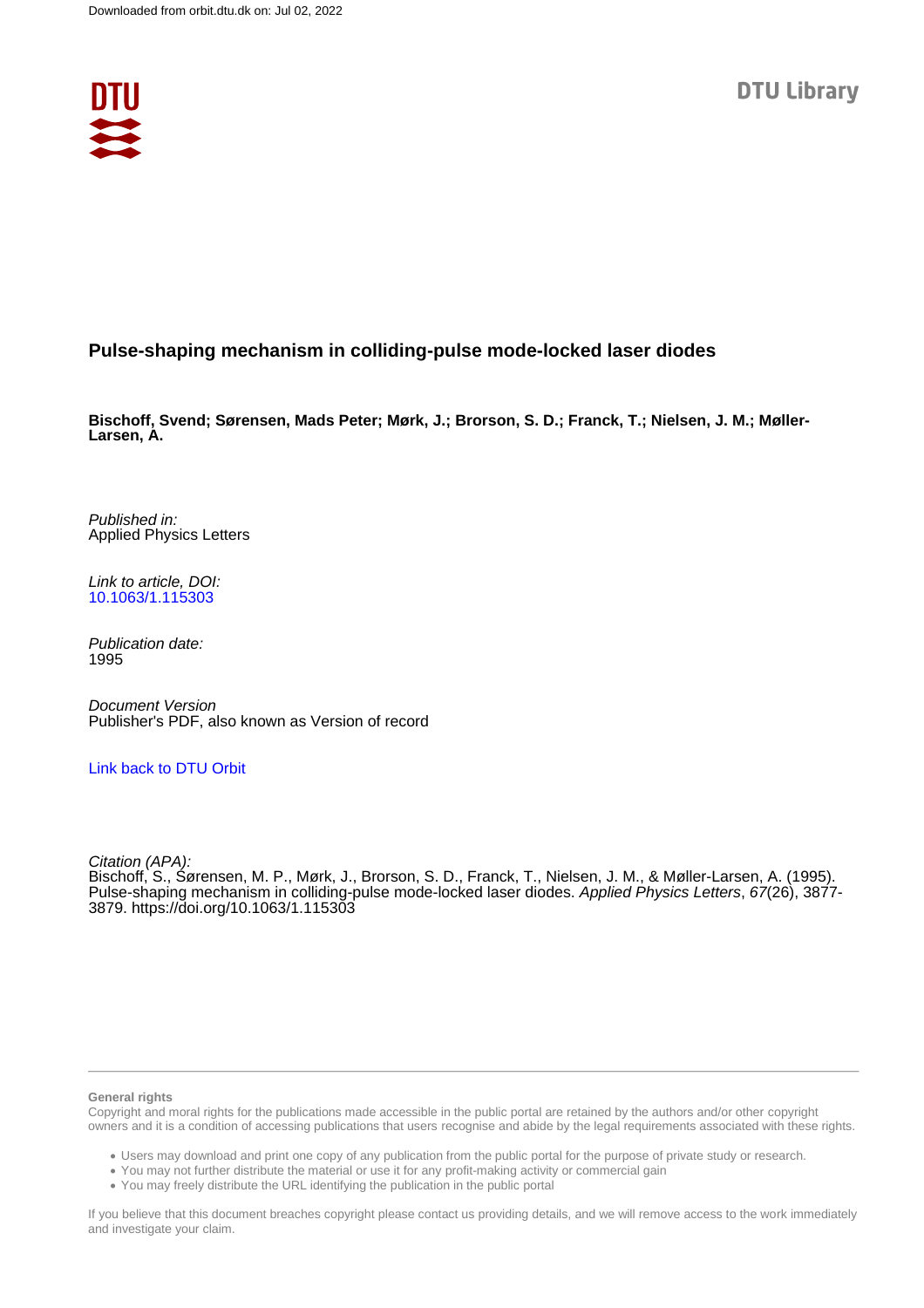# **Pulse-shaping mechanism in colliding-pulse mode-locked laser diodes**

S. Bischoff<sup>a)</sup> and M. P. Sørensen

*Institute of Mathematical Modelling, The Technical University of Denmark, DK-2800 Lyngby, Denmark*

J. Mørk, S. D. Brorson, T. Franck, J. M. Nielsen, and A. Møller-Larsen *Tele Danmark Research, Lyngso*" *Alle´ 2, DK-2970 Ho*"*rsholm, Denmark*

(Received 5 July 1995; accepted for publication 18 October 1995)

The large signal dynamics of passively colliding pulse mode-locked laser diodes is studied. We derive a model which explains modelocking via the interplay of gain and loss dynamics; no bandwidth limiting element is necessary for pulse formation. It is found necessary to have both fast and slow absorber dynamics to achieve mode-locking. Significant chirp is predicted for pulses emitted from long lasers, in agreement with experiment. The pulse width shows a strong dependence on both cavity and saturable absorber length. © *1995 American Institute of Physics.*

Monolithic colliding-pulse mode-locked (CPM) quantum-well  $(QW)$  lasers have been shown to generate optical pulses in the pico- to sub-picosecond range with repetition frequencies from 16 to 350 GHz.<sup>1,2</sup> Several laboratories have demonstrated CPM laser operation<sup>1-4</sup> and system experiments<sup>5</sup> have shown the potential of the CPM laser as a pulse source for high-speed time-division multiplexed optical transmission systems. Despite this, the operation principles, in particular those determining the pulse width, have only received very modest attention.<sup>6,7</sup> In this letter we present numerical simulations of the CPM laser, including details of the carrier dynamics in the active regions. The results are in good agreement with experimental results. In contrast to conventional mode-locking theory<sup>8</sup> attributing the pulse width to an interplay between saturable absorption/gain (leading to pulse sharpening) and dispersion/bandwidth limiting (leading to broadening), we find that the pulse width is determined entirely by the interplay between the gain and absorber dynamics.

Our large signal model takes into account the spatial and temporal variations of the electrical field, material gain, and refractive index. The wave propagation equation for the right  $(A^+)$  and left  $(A^-)$  travelling electrical field envelope function is

$$
\pm \frac{\partial A^{\pm}(z,t)}{\partial z} + \frac{1}{v_g} \frac{\partial A^{\pm}(z,t)}{\partial t} = \Gamma \left( \frac{g}{2} - i \Delta k \right) A^{\pm}(z,t)
$$

$$
- \frac{\alpha_{\text{int}}}{2} A^{\pm}(z,t) + \frac{\beta_{sp} B N_{qw}^{2}(z,t)}{2A^{\pm}(z,t)}, \tag{1}
$$

where  $v_g$  is the group velocity,  $\Gamma$  is the confinement factor,  $\alpha_{\text{int}}$  is the internal loss, and  $\beta_{\text{sp}} B N_{\text{qw}}^2(z,t)$  accounts for spontaneous emission. The gain *g* and wave number change  $\Delta k$ depend on the carrier distribution,

$$
g = a_N (n_c + \bar{n}_v - N_0) \tag{2a}
$$

$$
\Delta k = \frac{\omega_0}{c} \left( \frac{\partial n}{\partial N_{\rm gw}} \Delta N_{\rm gw} + \frac{\partial n}{\partial T_c} \Delta T_c \right) \tag{2b}
$$

where  $n_c$  is the "local" (gain determining) carrier density in the conduction band at the optical transition energy,  $N_{\text{gw}}$  is the density of carriers confined in the QW, and  $T_c$  is the carrier temperature. Group velocity dispersion has been neglected, since for pulses larger than a few hundred fs we estimate its contribution to be much smaller than the calculated broadening due to gain dynamics.  $\omega_0$  is the optical carrier frequency and  $c$  is the speed of light in vacuum.  $a<sub>N</sub>$  is the maximum obtainable differential gain and  $N_0$  is related to the density of states.<sup>9</sup> The derivatives of the refractive index *n* are related to the linewidth enhancement factors  $\alpha_N$  and  $\alpha_T$ . The rate equations for the material dynamics are

$$
\frac{\partial N_D}{\partial t} = -\frac{N_D}{\tau_{\text{sweep}}} - \frac{M_{\text{qw}} L_{\text{qw}}}{L_D} \frac{\eta_C N_D - N_{\text{qw}}}{\tau_d} - \frac{N_D}{\tau_{s_D}},\tag{3a}
$$

$$
\frac{\partial N_{\rm qw}}{\partial t} = \frac{\eta_C N_D - N_{\rm qw}}{\tau_d} - v_g g S - \frac{N_{\rm qw}}{\tau_{s_{\rm qw}}},\tag{3b}
$$

$$
\frac{\partial T_c}{\partial t} = \left[ \frac{\sigma_c}{k_B} \hbar \omega_0 + \left( T_c - \frac{E_{c,0}}{k_B} \right) \frac{g}{N_{\rm gw}} \right] v_g S - \frac{T_c - T_L}{\tau_{h,c}}, \quad (3c)
$$

$$
\frac{\partial n_c}{\partial t} = -\frac{n_c - \bar{n}_c}{\tau_{1c}} - v_g g S. \tag{3d}
$$

Apart from the introduction of a carrier reservoir  $N_D$  in the barrier to account for the finite transport time  $\tau_d$  across the separate confinement region,<sup>10</sup> these equations correspond to those given in Ref. 9 and were found to give a good explanation of ultrafast gain dynamics in laser amplifiers. Equation  $(3c)$  is written down for the case of the absorber, where the Fermi-Dirac distribution can be approximated by a Boltzmann distribution. Also, in the gain sections, the sweep out term  $-N_D/\tau_{\text{sweep}}$  is replaced by  $I/(eA_{\text{vol}}L_D)$ , corresponding to injections of carriers into the carrier reservoir. Other parameters are  $M_{\text{qw}}$  the number of quantum wells,  $L_{\text{aw}}$  and  $L_D$  the width of the quantum wells and the carrier reservoir respectively.  $\eta_c$  is the ratio between the carrier density in the reservoir  $(N_D)$  and in the quantum wells  $(N_{qw})$  at thermal equilibrium and  $T_L$  is the lattice temperature.  $\tau_{s_D}$ and  $\tau_{s_{\text{ow}}}$  are the carrier lifetimes for  $N_D$  and  $N_{\text{qw}}$  respectively.  $\sigma_c$  is the free carrier absorption cross section and *S* 

**Downloaded¬16¬Nov¬2009¬to¬192.38.67.112.¬Redistribution¬subject¬to¬AIP¬license¬or¬copyright;¬see¬http://apl.aip.org/apl/copyright.jsp**

Electronic mail: sb@imm.dtu.dk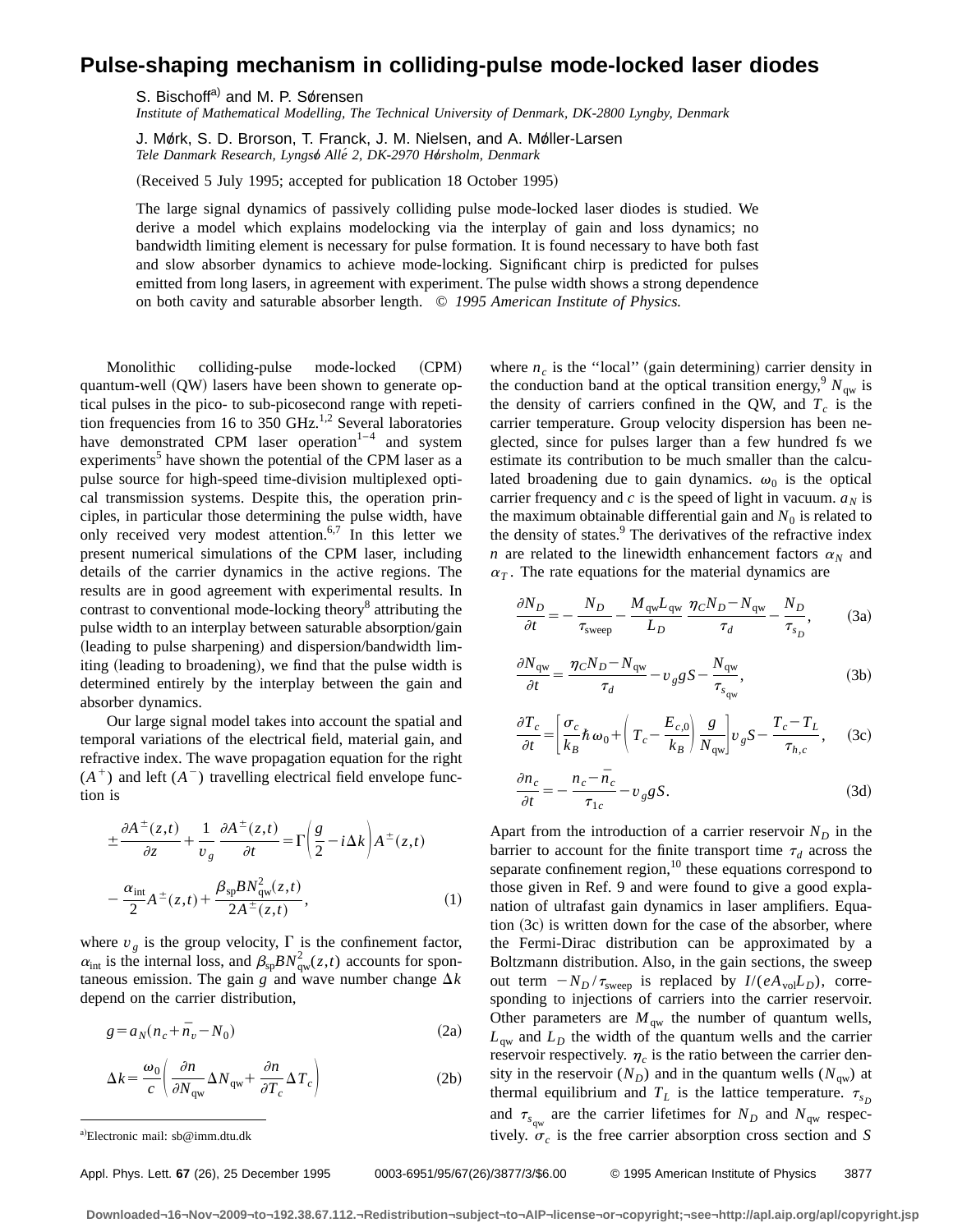

FIG. 1. Evolution of CPM pulses at steady state for a 5 mm long cavity with a 80  $\mu$ m absorber. Snapshots of the intensity distribution along the cavity are shown during one roundtrip.

 $(S = |A^+|^2 + |A^-|^2)$  is the photon density.  $k_B$  and  $\hbar$  are the Boltzman and Planck constant.  $E_{c,0}$  is the electron energy measured from the conduction band edge into the band. The local density  $n_c$ <sup>11</sup> approaches its quasiequilibrium value  $\bar{n}_c = \bar{n}_c(N_{\text{aw}}, T_c)$  due to carrier-carrier scattering with a time constant  $\tau_{1,c}$ . The effect of carrier-carrier and carrier-phonon scattering has been neglected in the valence band  $[\bar{n}_v = \bar{n}_v(N_{\rm gw}, T_L)].$ 

Figure 1 shows an example of the computed steady-state CPM mode of operation for a 5 mm long laser diode with a 80  $\mu$ m absorber. Important parameter values include  $\alpha_N = 3.0$ ,  $\alpha_T = 1.5$ ,  $\tau_{1_{\text{gain}}} = 50$  fs,  $\tau_{1_{\text{abs}}} = 100$  fs,  $\tau_{d_{\text{abs}}} = 8$  ps and  $\tau_{\text{sweep}}$ =200 fs. The output pulsewidth is 5.1 ps. As shown in the figure, the initial left-hand pulse travels toward the absorber, collides with the left propagating pulse in the absorber and continues toward the right-hand laser facet where it is reflected back into the laser. It is essential for modelocking that the ratio between  $\tau_{1_{\text{abs}}}$  and  $\tau_{1_{\text{gain}}}$  is greater than one.

The changes in pulse width and amplitude during propagation inside the laser diode are displayed in Fig. 2. It is evident that the pulse broadens in the gain sections and is compressed in the absorber, and the steady-state pulses are



FIG. 2. Pulse width and amplitude displayed for the pulse traveling to the right for one pass through the laser diode.



FIG. 3. Experimental and theoretical interferometric autocorrelation (a) and optical power spectrum (b) for a 5 mm laser diode (80  $\mu$ m absorber).

characterized by a balance between these opposite effects. This implies that the CPM is not an example of ''pure slow saturable absorber" mode-locking, $\frac{8}{3}$  since in that case, pulses are shortened by both gain and absorber sections. Rather, our model shows the necessity to have both slow and fast absorber recovery, where the slow absorber recovery is needed for self-starting. The fast absorber recovery is important for mode-locking. This is particularly true for short laser diodes  $(< 3$  mm), where the round trip time in the cavity can be shorter than the slow recovery time of semiconductor saturable absorbers (typically  $4 - 16$  ps depending on the applied reverse bias<sup>12</sup>). In these short structures, subpicosecond gain/ absorption dynamics  $[spectral hole burning (SHB) and car$ rier heating/cooling] is instrumental for mode-locking. For longer cavities, where the pulse width is of the same magnitude as the recovery time of the saturable absorber, modelocking can be achieved without including subpicosecond gain/absorption dynamics, but the effect of SHB in the gain/ absorber has a big impact on the pulse width. $^{13}$ 

The importance of carrier dynamics to mode-locking in our model differs significantly from that in Refs. 6 and 7. In their theory, mode-locking was related to the build up of a carrier density grating in the saturable absorber, and also relied on bandwidth limiting elements in the cavity, while these effects are not included in our model. Furthermore, they reported nearly transform limited pulses from long  $(2)$ mm) structures. Our model does not give transform limited pulses, but rather highly chirped pulses, which is in agreement with experimental measurements.4 This is illustrated in Fig. 3, which shows calculated the interferometric autocorrelation and optical power spectrum as well as an example measurement of a hybrid mode-locked 5 mm long device.<sup>4,5</sup> The rising wings in the interferometric autocorrelation are a result of the strong downchirp of the pulse's instantaneous frequency, while the small oscillations in the wings of the theoretical interferometric autocorrelation is a result of the nonlinear chirp on the front edge and tail of the pulses. The inset in Fig.  $3(c)$  shows the amplitude and frequency of the pulse. The almost linear downchirp on the pulse is mainly a

### 3878 Appl. Phys. Lett., Vol. 67, No. 26, 25 December 1995 Bischoff et al.

**Downloaded¬16¬Nov¬2009¬to¬192.38.67.112.¬Redistribution¬subject¬to¬AIP¬license¬or¬copyright;¬see¬http://apl.aip.org/apl/copyright.jsp**